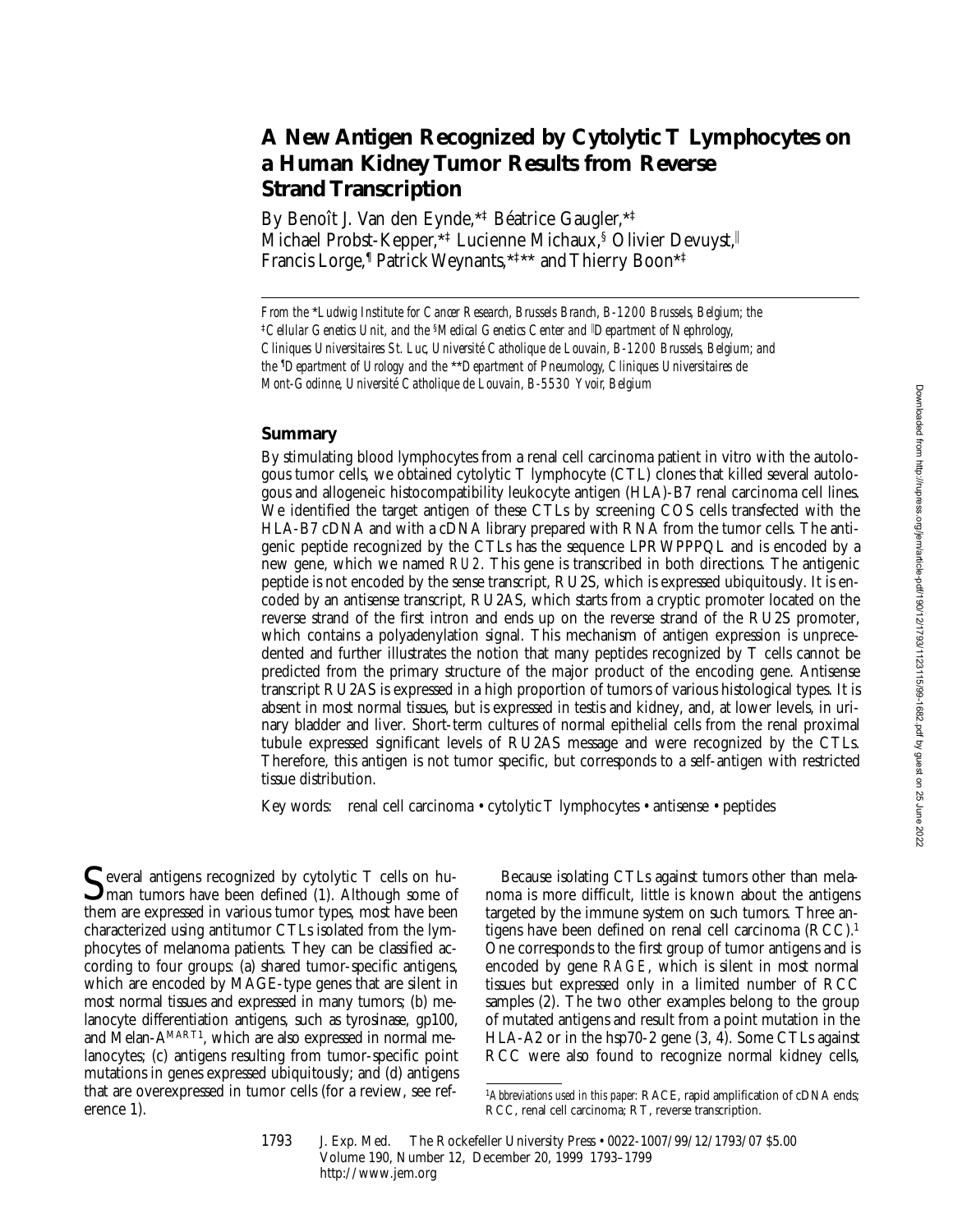suggesting the recognition of kidney differentiation antigens (5, 6). These antigens would be to kidney cancer what melanocytic differentiation antigens are to melanoma. However, their molecular nature has not been defined. Here, we provide the first definition of such a kidney differentiation antigen. The mechanism of expression of this antigen is very unusual: it is encoded by the reverse strand of a housekeeping gene.

## **Materials and Methods**

*Cell Lines.* Cell lines LE9211-RCC, LE9211-EBV, and LB23-SAR have been described previously (2). Lines LB2043- PTEC and LB2046-PTEC were derived from surgical samples of normal kidney cortex and grown in Iscove's medium supplemented with ACL4 (7) and epithelial growth factor (10 ng/ml) (8). They were confirmed to derive from the proximal tubule by testing the expression of aquaporin-1 by immunohistochemistry (9). Stable transfectant LB23-SAR-4.1 was obtained by transfection of cDNA 4.1 cloned into plasmid pEF-BOSpuro-PL3 (10) using the calcium phosphate precipitation method, selection with puromycin, and cloning by limiting dilution. CTL clones were obtained exactly as described (2).

*CTL Assays.* Chromium-release and TNF stimulation assays were performed as described previously (2). Before being used as stimulators for a TNF assay, cells from LB2043- and LB2046- PTEC were transiently transfected with the HLA-B7 cDNA using DMRIE-C (GIBCO BRL) according to the instructions of the manufacturer. IFN- $\gamma$  production was measured by ELISA using antibodies from Biosource.

*Cloning of Gene RU2 and RU2 cDNAs.* We used the same cDNA library as that described previously (2), using the procedure detailed elsewhere (11). In brief, mRNA was converted to cDNA with the Superscript Choice System (GIBCO BRL) using an oligo-dT primer containing a NotI site at its 5' end. cDNAs were then ligated to BstXI adaptors and digested with NotI. After size fractionation, the cDNAs were unidirectionally cloned into the BstXI and NotI sites of plasmid pcDNAI/Amp (Invitrogen). Plasmid DNA was purified from pools of  $\sim$ 100 independent cDNA clones and transfected together with DNA from an HLA-B7 cDNA construct into COS cells by the DEAE-dextran-chloroquine method. Transfected COS cells were then screened for their ability to stimulate the release of TNF by CTL 361A/21. The 5-terminal sequence was obtained by rapid amplification of cDNA ends (RACE) PCR using the 5' RACE System (GIBCO BRL). The genomic library was prepared in phage vector lambdaGEM-11 (Promega Corp.) using standard techniques. Sequencing reactions were performed by PCR with the dideoxy-termination method and analyzed either manually or on an ABI310 Genetic Analyzer (Perkin-Elmer Applied Biosystems).

*PCR Assay.* Expression of RU2S and RU2AS was measured by reverse transcription (RT)-PCR on cDNA produced from total RNA as described previously (2). Primers used were VDE87 and VDE93 for RU2S, and VDE119/VDE120 for RU2AS. PCR conditions were: 5 min at  $94^{\circ}$ C, 35 cycles of 1 min at  $94^{\circ}$ C, 1 min at  $54^{\circ}$ C for primers VDE87/VDE93 or at  $62^{\circ}$ C for primers VDE119/VDE120, and 1 min at  $72^{\circ}$ C, and a final elongation step of 15 min at 72°C. Primer sequences were: 5'-CCGTCAG-GAACATCTACA-3' (VDE87), 5'-CCAACAGCCACATAA-AAC-5' (VDE93), 5'-TAAATGGGTGGGCGGTGGGGGA-GAC-3' (VDE119), and 5'-TAGGCTGTTTGGAAAGGGT-AGCACA-3' (VDE120). Because primers VDE119 and VDE120

also amplify genomic DNA, positive samples were retested after DNase treatment, to exclude any false positives due to DNA contamination of the RNA samples. Control RT-PCRs were also performed in which the addition of reverse transcriptase was omitted during cDNA synthesis. For the quantitative PCR shown in Fig. 8, the PCR conditions were first optimized to ensure linearity of the reaction according to De Plaen et al. (12). Optimized conditions for primers VDE119/VDE120 were: 33 cycles with 1 min at  $94^{\circ}$ C, 2 min at  $68^{\circ}$ C, and 3 min at  $72^{\circ}$ C. Serial twofold dilutions of each sample were then tested together with dilutions of positive control sample LE9211-RCC, which was chosen as a reference. PCR products were then visualized on agarose gels stained with ethidium bromide, and the level of expression of each sample was inferred from the comparison with the reference control. The results were then normalized for RNA integrity by quantifying the actin message in the same way (12). Results were expressed as percentages of the expression level measured in reference sample LE9211-RCC.

#### **Results**

CTL clone 361/A21 was isolated by stimulating blood lymphocytes of a kidney cancer patient in vitro with autologous tumor cells LE9211-RCC, and by cloning the responding cells by limiting dilution (13). This clone was able to lyse both autologous and allogeneic tumor cells sharing the HLA-B7 specificity, but it did not lyse autologous EBV-transformed B cells or NK target K562 (Fig. 1). The HLA-B7 restriction of this CTL clone was confirmed by the observation that an anti–HLA-B7 antibody blocked the recognition of the tumor cells (Fig. 2 A). To identify the target antigen of CTL 361A/21, we prepared an oligodT–based unidirectional cDNA library with RNA from LE9211-RCC cells, and we transfected DNA from this library into COS cells together with DNA from an HLA-B7 cDNA plasmid construct. The transfected cells were screened by adding the CTLs to the microcultures and measuring the production of TNF. We isolated cDNA 4.1, which was able to stimulate the CTLs when transfected into COS cells together with the HLA-B7 cDNA (Fig. 2 B). This cDNA



Figure 1. Lytic activity of CTL clone 361A/21. The following target cells were tested in a standard 4-h chromium-release assay: LE9211- RCC, the autologous tumor line; MZ1851-RCC, an allogeneic HLA-B7–positive renal cell carcinoma line; LE9211-EBV, autologous B cells transformed with EBV; and K562, NK target cells. Results of a representative experiment are shown. CTL 361A/21 is representative of 12 CTL clones isolated from the lymphocytes of patient LE9211 and recognizing the same antigen.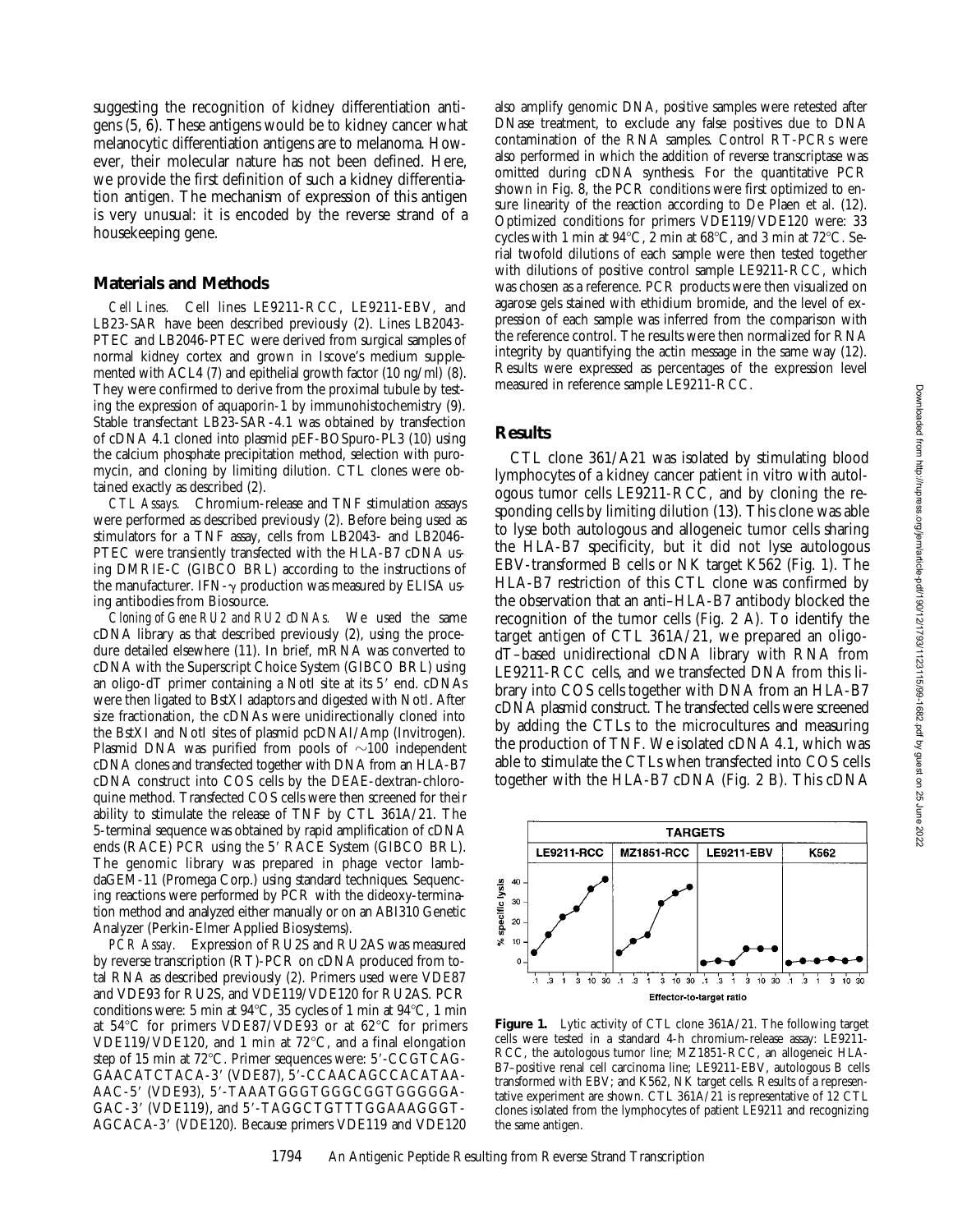

Figure 2. Isolation of a cDNA coding for the antigen recognized by CTL 361A/21. (A) MHC restriction of CTL 361A/21. CTL activation was followed by measuring the production of TNF after stimulation with autologous tumor cells in the presence of the indicated anti-HLA mAbs. The HLA typing of patient LE9211 is HLA-A3, -B7, -B35, -Cw4, and -Cw7. MZ2-MEL is an allogeneic melanoma line that was used as a negative control. Antibodies W6/32 (anti–HLA class I), 4E (anti–HLA-B/C), ME1 (anti–HLA-B7), and GAPA3 (anti–HLA-A3) were used as described (reference 13). 3,000 CTLs were mixed with 30,000 tumor cells and IL-2 (25 U/ml), and TNF production was measured 18 h later as described elsewhere (reference 11). (B) cDNA 4.1 cloned into plasmid pcDNAI/Amp was transfected into COS cells together with the HLA-B\*0702 cDNA cloned into plasmid pcDSRalpha. CTL 361A/21 (3,000 cells) was added after 24 h, and TNF production was measured 18 h later.

clone was 924 bp long. Its sequence was new and contained an open reading frame coding for a protein of 84 amino acids (Fig. 3). To exclude that recognition of the transfected COS cells was an artifact of high expression levels after transient transfection, we transfected an HLA-B7– positive sarcoma line with cDNA 4.1. A stable transfectant was obtained, and it was recognized by the CTLs (Fig. 4). To identify the antigenic epitope recognized by CTL 361A/21, we tested several synthetic peptides encoded by cDNA 4.1

|                                                                                                                 |                                                                                                         |          |           |                 |           |           |   |           |                 |           |                |          |                                                                                  |                     |                 |                 |           |          |          |           |          |                       | CATTATGCTAACAGCA |           |             |          |
|-----------------------------------------------------------------------------------------------------------------|---------------------------------------------------------------------------------------------------------|----------|-----------|-----------------|-----------|-----------|---|-----------|-----------------|-----------|----------------|----------|----------------------------------------------------------------------------------|---------------------|-----------------|-----------------|-----------|----------|----------|-----------|----------|-----------------------|------------------|-----------|-------------|----------|
| 17                                                                                                              |                                                                                                         |          |           |                 |           |           |   |           |                 |           |                |          |                                                                                  |                     |                 |                 |           |          |          |           |          |                       |                  |           |             |          |
| 120                                                                                                             |                                                                                                         |          |           |                 |           |           |   |           |                 |           |                |          |                                                                                  |                     |                 |                 |           |          |          |           |          |                       |                  |           |             |          |
| 223                                                                                                             | AAAGGAAAGAAAAAACTGAACAGAAAAACGCAAAAGTATCAGTTTGGTCACTAACCTTTGCAAGGATACCTTTTTFTTTFCTTTAAGATTCCTGTTGTTTATG |          |           |                 |           |           |   |           |                 |           |                |          |                                                                                  |                     |                 |                 |           |          |          |           |          |                       |                  |           |             |          |
| 326                                                                                                             | ACAGATTTTFAAGTTTFACTCCTACTGCTGACCCAAGTGAAATTCCTTCTCCAGTCACAGTGTCAACCTCTACCCCCAACTGCAACGAGAGTTTTGAGGGCAT |          |           |                 |           |           |   |           |                 |           |                |          |                                                                                  |                     |                 |                 |           |          |          |           |          |                       |                  |           |             |          |
| 429                                                                                                             | CAATCACACCGAGAAGTCACAGCCCCTCAACCACTGAGGTGTGGGGGGTAGGGATCTGCATTTCTTCATATCAACCCCACACTATAGGGCACCTAAATGGGT  |          |           |                 |           |           |   |           |                 |           |                |          |                                                                                  |                     |                 |                 |           |          |          |           |          |                       |                  |           |             |          |
| 532                                                                                                             |                                                                                                         |          |           |                 |           |           |   |           |                 |           |                |          |                                                                                  |                     |                 |                 |           |          |          |           |          |                       |                  |           |             | VDEII    |
| 635<br>GGCCAGTCCGCGGGGTGTAGATGTTCCTGACGGCCCCAAAGGGTGCCTGAACGCCGGCGGTCACCTCCTTCAGGAAGACTTCGAAGCTGGACACCTTCTTC    |                                                                                                         |          |           |                 |           |           |   |           |                 |           |                |          |                                                                                  |                     |                 |                 |           |          |          |           |          |                       |                  |           |             |          |
| 738                                                                                                             | ATG GAT<br>м                                                                                            | n        | GAC<br>n  | <b>GAC</b><br>Đ | GCG<br>А  | GCG.<br>А | Þ | coc<br>R  | <b>GTA</b><br>ν | GAA<br>P. | GGG.<br>a      | GTC<br>v | ccc<br>Þ                                                                         | υ                   | aca<br>л        | <b>CTA</b><br>v | CAC<br>H  | AAG<br>к | CAC<br>R | CCT.<br>A | т.       | CAC<br>н              | <b>GAC</b><br>Ð  | GOG.<br>G | CYRS:<br>٢. | AGA<br>R |
| 816                                                                                                             | CAG GTG<br>o                                                                                            | v        | А         | CCA<br>G        | p         | non<br>G  | А | CC T<br>A | acc<br>A        | COT.<br>Λ | CAT<br>и       |          | ccc<br>Þ                                                                         | cac<br>$\mathbb{R}$ | <b>TGC</b><br>w | CCG.<br>P       | ccc.<br>P | P        | CAG<br>o | CTC<br>ь  | GCT<br>А | GCT <sub>1</sub><br>A | <b>TCG</b><br>s  | R         | nas.<br>R   | GAG<br>Б |
| 894                                                                                                             | GCA<br>А                                                                                                | CCT<br>Р | Р         | ٢.              | s         | ٥         | R | Þ         | CAC<br>н        | coc<br>R  | $\Delta$<br>T. | ran<br>٥ | GGC<br>Ġ.                                                                        | ccco<br>л           | 0.73<br>G       | s               | P         | P        | CAA<br>R | т         | aan<br>N | GAG<br>E              | AAA<br>к         | ι.        | am<br>т     | AAT<br>N |
| 972                                                                                                             | CCA.<br>p                                                                                               | CAG<br>۰ | GTG.<br>v | AAA<br>ĸ        | GAG<br>F. | AAG.<br>ĸ |   |           |                 |           |                |          | TAA CGGCCGTGCGCCTAGGCGTCCACCCAGGGAGAGACACTAGGAGCTTGCAGGACTCGGAGTAGACGCTCAAGTTTTT |                     |                 |                 |           |          |          |           |          |                       |                  |           |             |          |
| 1068                                                                                                            | CACCGTGGCGTGCACAGCCAATCAGGACCCGCAGTGCGCGCACCACCACGTTCACCTACGGGCAGAATCAAGGTGGACAGCTTCTGAGCAGCCCG         |          |           |                 |           |           |   |           |                 |           |                |          |                                                                                  |                     |                 |                 |           |          |          |           |          |                       |                  |           |             |          |
| 1171                                                                                                            |                                                                                                         |          |           |                 |           |           |   |           |                 |           |                |          |                                                                                  |                     |                 |                 |           |          |          |           |          |                       |                  |           |             |          |
| 1274<br>CATATCTGTGCTACCCTTTCCAAACAGCCTAATTTTTCTTTTCTCTTTTCTTTGCACCTTTACCCCTCAATCTCCTGCTTCCTGCAAATTAAAGCAATTAAGT |                                                                                                         |          |           |                 |           |           |   |           |                 |           |                |          |                                                                                  |                     |                 |                 |           |          |          |           |          |                       |                  |           |             |          |
| 1377                                                                                                            | TCCTGGAAAA                                                                                              |          |           |                 | V60120    |           |   |           |                 |           |                |          |                                                                                  |                     |                 |                 |           |          |          |           |          |                       |                  |           |             |          |

**Figure 3.** Sequence of transcript RU2AS and its predicted protein product. The antigenic peptide recognized by CTL 361A/21 is underlined. The sequence shown is compiled from the sequence of cDNA 4.1 and the 5' sequence obtained by RACE PCR. The vertical arrows indicate the limits of the fragment corresponding to the reverse strand of the first exon of the gene (see Fig. 6). The horizontal arrows indicate primers VDE119 (forward) and VDE120 (reverse), which were used for testing the expression of RU2AS by RT-PCR. The RU2AS sequence is available from EMBL/GenBank/DDBJ under accession no. AF181722.

1795 Van den Eynde et al.



**Figure 4.** Lysis by CTL 361A/21 of LB23-SAR sarcoma cells transfected with cDNA 4.1. A representative clone obtained after stable transfection of cDNA 4.1 into HLA-B7 LB23-SAR sarcoma cells was used as the target in a standard chromium-release assay with CTL 361A/21 as the effector. Chromium release was measured after 4 h.

and bearing the binding motif for HLA-B7, which is P in position 2 and L/F in position 9 (14). We found that peptide LPRWPPPQL was able to sensitize autologous EBV-B cells to lysis by the CTLs (Fig. 5).

To obtain the full-length sequence of the transcript corresponding to cDNA 4.1, we amplified its  $5'$  end by PCR and sequenced the product. This extended the 4.1 sequence by 458 nucleotides (Fig. 3). The 1,382-bp sequence appeared to represent the full-length message, since it corresponded to a unique band observed by PCR amplification of the 5' end. However, when cDNA 4.1 was used as a doublestranded probe on a Northern blot prepared with RNA from LE9211-RCC cells, it hybridized with a band of 2.2 kb, substantially larger than our putative full-length sequence. To solve this paradox, we screened our cDNA library by hybridization using cDNA 4.1 as a double-stranded probe. We obtained three identical clones of 2.2 kb, represented by clone I.1. Remarkably, the coding strand of clone I.1 did not contain the sequence of the coding strand of cDNA 4.1, but contained a 595-bp sequence that was complementary to the coding strand of cDNA 4.1. Since both  $cDNAs$  contained a poly $(A)$  tail at their 3' end and derived from an unidirectional library, their coding strands appeared to correspond to two genuinely distinct messages, one read in the sense and the other in the antisense direction of the same gene.



**Figure 5.** Lysis by CTL 361A/21 of LE9211-EBV cells pulsed with synthetic peptide LPRWPPPQL. Chromiumlabeled LE9211-EBV cells were incubated with the indicated peptide concentrations for 30 min before addition of CTLs at an E/T ratio of 10. Chromium release was measured after 4 h.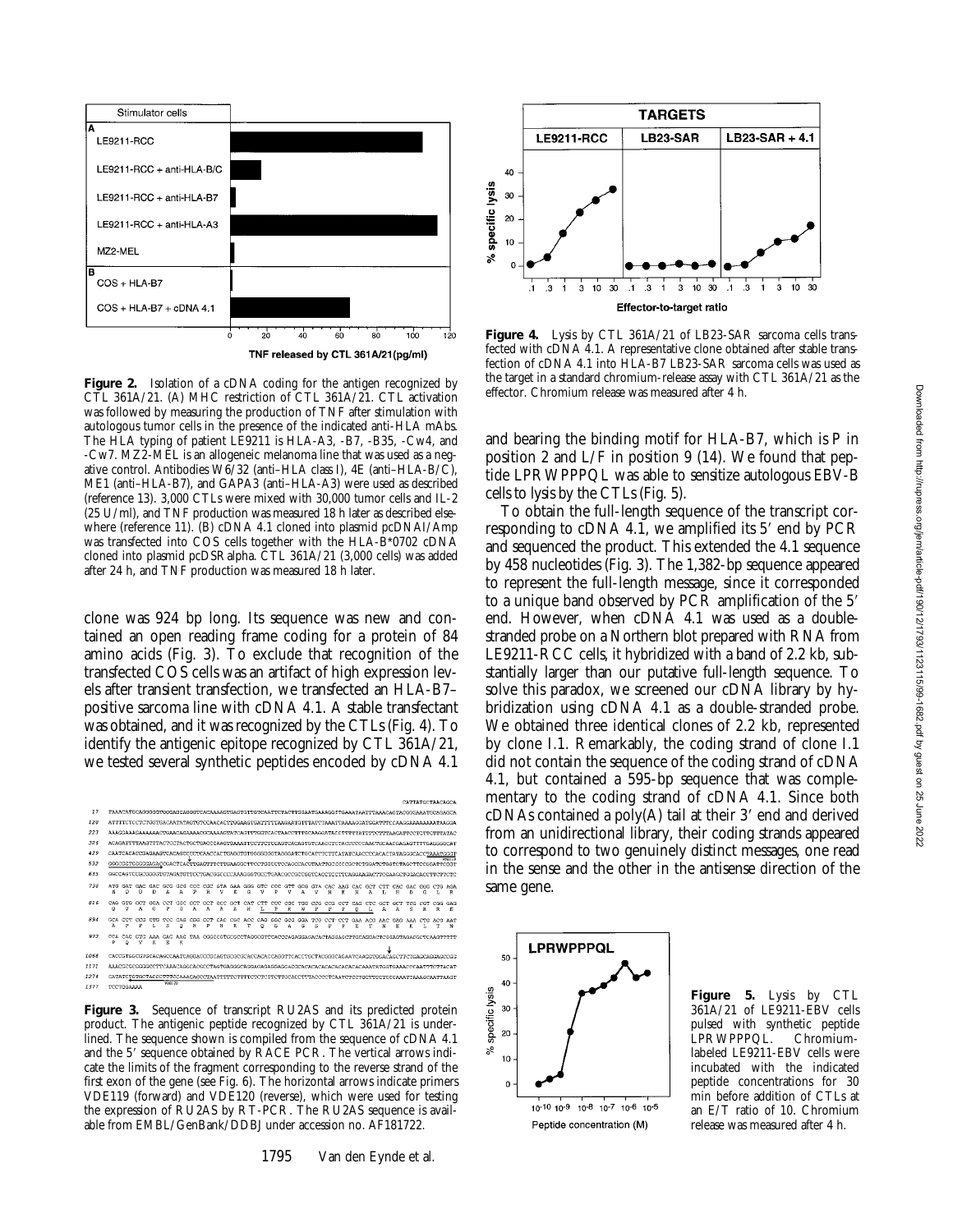

We cloned the genomic sequence by screening a phage library constructed with genomic DNA from LE9211- RCC cells, using cDNA 4.1 as a probe. We isolated a positive phage containing a 14-kb insert, from which we sequenced the relevant part. The comparison of the three sequences revealed that cDNA I.1 corresponds to the fully spliced transcript of the gene, whereas cDNA 4.1 corresponds to an aberrant message that starts on the antisense strand of the first intron, is transcribed backwards on the antiparallel strand of exon 1, and ends with a polyadenylation site that is located on the reverse strand of the promoter (Fig. 6). The gene, which we called *RU2*, is therefore transcribed in both directions, producing a message of 2,167 bp on one strand and another message of 1,382 bp on the other strand. The longer message, which corresponds to cDNA I.1, appears to be the "normal" *RU2* message, since it encodes a longer protein with potentially functional domains (Figs. 6 and 7) and is expressed at higher levels and in a wider range of tissues (see below). We compared the sequence of the *RU2* gene present in tumor cells LE9211-RCC to that of the *RU2* gene present in autologous EBV-B cells and found no mutation. By fluorescent in situ hybridization (FISH) analysis, we mapped gene *RU2* to chromosome 6p22.1 (data not shown).

We tested the expression of the two opposite *RU2* transcripts by RT-PCR. For the sense message, which we named RU2S and which is represented by cDNA I.1, we used primers located in different exons, as indicated in Fig. 6. We found that RU2S was expressed in all of the tissues tested (Table I). This suggests a housekeeping function for this gene, which is consistent with the presence of a CpG island in its promoter and in most of exon 1 (Fig. 6). We then tested the expression of the antisense transcript, named RU2AS and represented by cDNA 4.1, using a primer located in the promoter region and a primer located in the first intron (Fig. 6). As opposed to the sense transcript, the antisense was only found in normal kidney, bladder, liver, and testis (Table I). However, a very high proportion of tumors of various histological origins also express

**Figure 6.** Partial structure of gene *RU2*. Black boxes indicate the open reading frames (ORF). The donor splice site of intron 1 is shown. Potentially functional domains of the RU2S protein are indicated. The small arrows indicate the primers used for testing the expression of the two opposite transcripts by RT-PCR: primers VDE87 and VDE93 were used to detect expression of sense transcript RU2S, whereas primers VDE119 and VDE120 were used to detect antisense transcript RU2AS. The 3' part of intron 1 (dotted line) and the exons that follow it were not sequenced. The genomic sequence of *RU2* is available from EMBL/GenBank/DDBJ under accession no. AF181720.

RU2AS, including tumors derived from tissues that are negative for RU2AS, such as melanomas, sarcomas, and colorectal carcinomas (Table I).

To determine the level of expression of RU2AS in the normal tissues that were found to be positive, we repeated the RT-PCR using a limiting number of cycles and an optimized annealing temperature, to allow a quantitative am-



**Figure 7.** Sequence of transcript RU2S (cDNA I.1) and its predicted protein product. The vertical arrow indicates the end of the first exon. The horizontal arrows indicate primers VDE87 (forward) and VDE93 (reverse), which were used for testing the expression of RU2S by RT-PCR. The RU2S sequence is available from EMBL/GenBank/DDBJ under accession no. AF181721.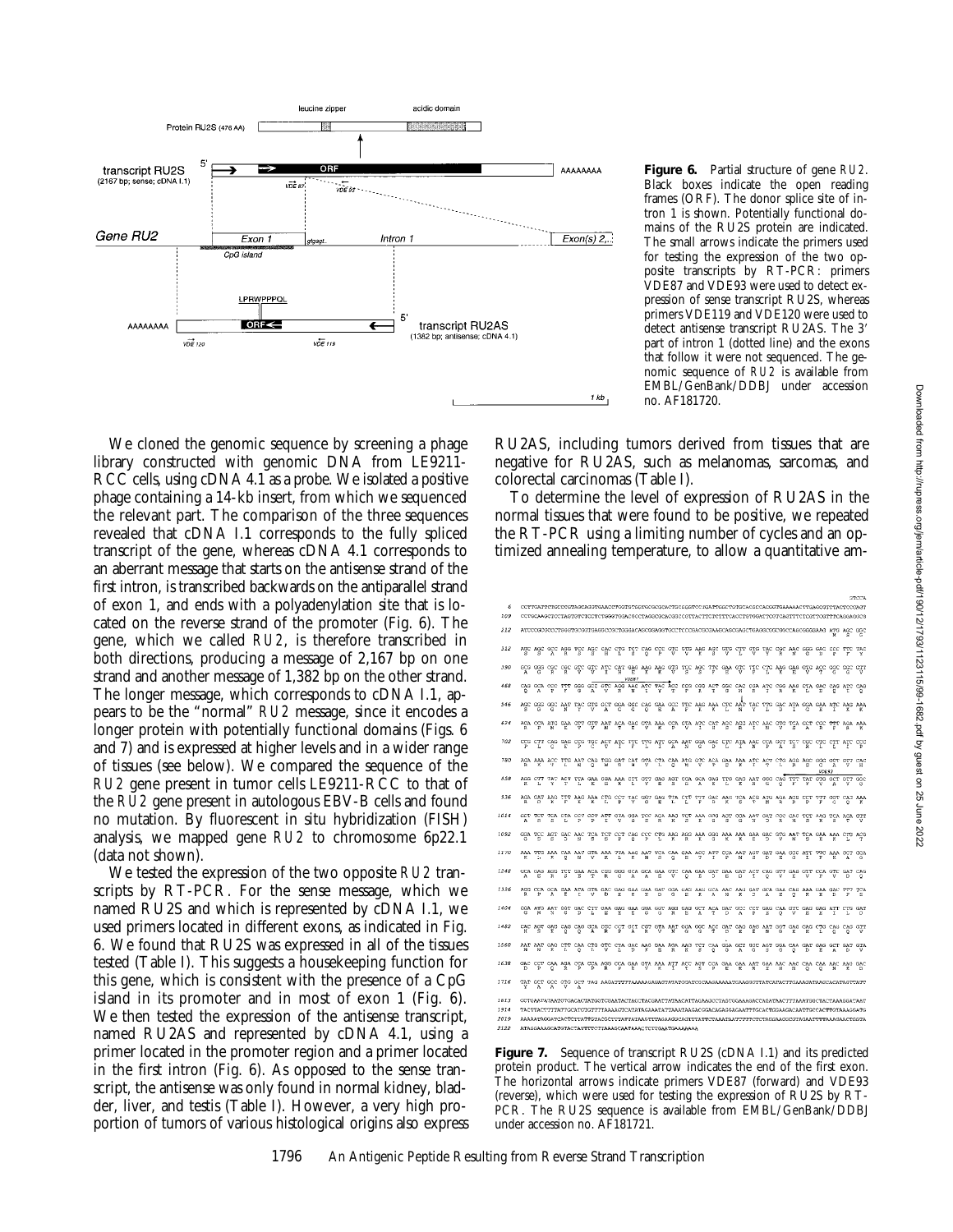|                 |                   | Expression of transcript       |                       |                                                         |  |  |  |
|-----------------|-------------------|--------------------------------|-----------------------|---------------------------------------------------------|--|--|--|
| Normal tissues  | RU <sub>2</sub> S | RU <sub>2</sub> A <sub>S</sub> | Tumor samples         | No. of tumors expressing RU2AS/<br>No. of tumors tested |  |  |  |
| Adrenals        | $^{+}$            |                                | Renal carcinomas      | 10/10                                                   |  |  |  |
| <b>Breast</b>   | $^{+}$            |                                | Colorectal carcinomas | 14/15                                                   |  |  |  |
| Colon           | $^+$              |                                | Melanomas             | 15/24                                                   |  |  |  |
| Heart           | 土                 |                                | Sarcomas              | 7/9                                                     |  |  |  |
| Kidney          | $^{+}$            | $^{+}$                         | Leukemias             | 12/18                                                   |  |  |  |
| Liver           | $^{+}$            | $^{+}$                         | Brain tumors          | 6/9                                                     |  |  |  |
| Lung            | $^{+}$            |                                | Thyroid carcinomas    | 4/5                                                     |  |  |  |
| Ovary           | $^{+}$            |                                | Mammary carcinomas    | 5/10                                                    |  |  |  |
| Prostate        | $^{+}$            |                                | Prostatic carcinomas  | 4/10                                                    |  |  |  |
| Skin            | $^{+}$            |                                | Esophageal tumors     | 3/9                                                     |  |  |  |
| Stomach         | $^{+}$            |                                | <b>Bladder</b> tumors | 3/10                                                    |  |  |  |
| <b>Testis</b>   | $^{+}$            | $\pm$                          | Lung carcinomas       | 4/20                                                    |  |  |  |
| Urinary bladder | $^{+}$            | 土                              | Head and neck tumors  | 1/10                                                    |  |  |  |
| Uterus          | $+$               |                                | Mesotheliomas         | 0/4                                                     |  |  |  |

**Table I.** *Expression of the Sense (RU2S) and Antisense (RU2AS) Transcripts of Gene RU2*

Expression was measured by RT-PCR as indicated in Materials and Methods.

plification of the messenger RNA (15). The results shown in Fig. 8 are expressed as percentages of the level of expression found in cell line LE9211-RCC, which is arbitrarily considered as expressing 100% of RU2AS. We found that testis expresses 16–31%, kidney 7–19%, and bladder and liver 6%.



**Figure 8.** Quantification of transcript RU2AS by RT-PCR. The level of RU2AS transcript in the indicated normal tissues was measured by RT-PCR as described in Materials and Methods and is expressed as percentage of the level of RU2AS found in LE9211-RCC tumor cells.

1797 Van den Eynde et al.

We previously observed, with a CTL clone directed against a MAGE-1 peptide, that cell lines expressing the MAGE-1 mRNA below a threshold of  $\sim$ 10% were not recognized by the CTLs (15). Therefore, to determine whether the level of RU2AS in normal kidney is above the threshold for CTL recognition, we derived short-term cell lines from two samples of normal kidney. These two lines appeared to derive from the proximal tubule epithelium, since they expressed aquaporin-1, a specific marker of those tubules (9; data not shown). We measured the level of RU2AS in those lines by RT-PCR, and found that line LB2043-PTEC expressed 50% of the control level, whereas LB2046-PTEC expressed 25%. We then tested those cell lines for recognition by CTL 361A/21, after transient transfection of the HLA-B7 cDNA. As shown in Fig. 9, both lines were able to stimulate the production of IFN- $\gamma$ by the CTLs. Line LB2043-PTEC was also recognized without transfection of HLA-B7, suggesting that it already expressed the HLA-B7 molecule. We conclude that this antigen is not tumor specific and is expressed in at least a subtype of normal kidney cells.

Expression of antisense transcripts is well known in prokaryotes, where it constitutes an important mechanism of gene regulation (16). Recently, several natural antisense RNA were also described in eukaryotes. They are believed to control gene expression, either by targeting the sense transcript for rapid degradation or by preventing its translation (for a review, see reference 17). To find out whether the two opposite RU2 transcripts exert a similar regulatory role, we transfected COS cells with the HLA-B7 cDNA and with both the sense and the antisense cDNAs at various ratios. We found that a 200-fold excess of RU2S over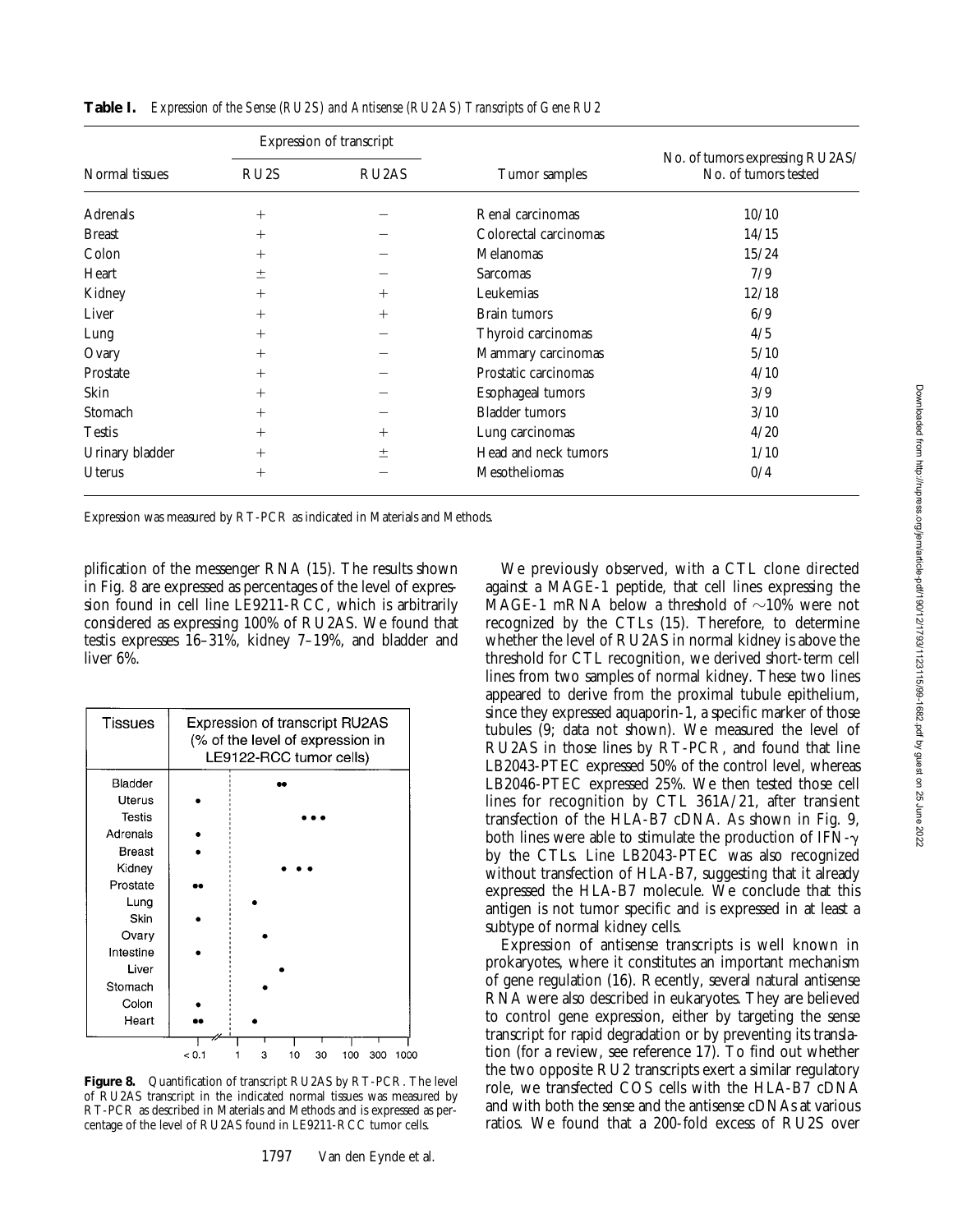

**Figure 9.** Recognition of normal kidney cell lines by CTL 361A/21. LB2043-PTEC and LB2046-PTEC are two short-term cell lines established from normal kidney samples and corresponding to epithelial cells of the proximal tubule. They were transiently transfected with the indicated HLA cDNAs before the addition of 10,000 CTL 361A/21 in the presence of 25 U/ml IL-2. The presence of IFN- $\gamma$  in the supernatant was measured by ELISA after an overnight incubation.

RU2AS did not prevent recognition of the transfected cells by our CTLs directed against the RU2AS-encoded peptide, indicating that an excess of sense transcript does not significantly affect stability and translation of the antisense transcript (data not shown).

## **Discussion**

Our results contribute to the dissection of the immune response against renal cancer cells and provide the first molecular definition of the antigenic target of CTLs recognizing both normal and tumoral kidney cells. Such CTLs have been isolated from several patients by different groups, and they represent an important part of the T cell response against kidney cancer, at least in vitro (5, 6). In one case, such CTLs were isolated from the lymphocytes of a patient who had been successfully treated with IL-2/LAK therapy, suggesting a possible in vivo relevance of this type of immune response (6). Interestingly, this patient did not show clinically detectable signs of autoimmunity despite the complete tumor response and the presence in his blood of CTLs against normal kidney cells. However, whether kidney differentiation antigens can be successfully and safely used for cancer immunotherapy is as yet uncertain.

The mechanism of expression of the RU2AS antigen is unprecedented and further supports the notion that many antigens recognized by T cells cannot be predicted from the primary structure of the major product of the encoding gene, but rather result from nonclassical mechanisms acting at the level of transcription, translation, or processing (18). One of the first such examples was a melanoma antigenic peptide, which was found to be encoded by the intronic part of an aberrant transcript starting on a cryptic promoter in an intron of the gene coding GnTV, a ubiquitous enzyme involved in protein glycosylation (19). This mechanism resembles that of RU2AS, except that the cryptic promoter is located on the sense and not the antisense strand of the intron. Other antigens have been found to be encoded by retained introns resulting from splicing defects in the *MUM-1*, gp100, and *TRP2* genes (20–22). Translation of alternative open reading frames of genes *TRP1* and *NY-ESO-1* was also found to provide antigenic peptides recognized by CTLs on melanoma (23–25). Finally, a tyrosinase peptide was found to be modified after translation, with the asparagine residue of a glycosylation site changed into an aspartic acid, apparently after removal of the glucid moiety before processing of the peptide by the proteasome (26).

Altogether, these findings indicate that the variety of peptides presented to T lymphocytes is larger than expected, and that some potentially useful antigens cannot be predicted from the sequence of the cellular protein content.

We thank V. Ha Thi and L. Pilotte for technical assistance, and S. Depelchin and S. Mapp for editorial assistance.

This work was partially supported by the Belgian Program on Interuniversity Poles of Attraction initiated by the Belgian State, Prime Minister's Office, Office for Science, Technology and Culture; La Fédération contre le Cancer, Brussels, Belgium; and Caisse Générale d'Epargne et de Retraite-Assurances and VIVA, Brussels, Belgium. B. Gaugler was supported by a fellowship from the European Community. M. Probst-Kepper was supported by the Deutsche Forschungsgemeinschaft and by the Schering Forschungsgesellschaft, Germany.

Address correspondence to Benoît Van den Eynde, Ludwig Institute for Cancer Research, Ave. Hippocrate 74, Université de Louvain 7459, B-1200 Brussels, Belgium. Phone: 32-2-764-75-72; Fax: 32-2-764-75-90; E-mail: vandeneynde@licr.ucl.ac.be

B. Gaugler's present address is Laboratoire d'Immunologie des Tumeurs, Institut Paoli-Calmettes, 232 Bd. de Ste. Marguerite, F-13009 Marseille, France.

*Submitted: 21 September 1999 Accepted: 5 October 1999*

#### **References**

1. Van den Eynde, B., and P. van der Bruggen. 1997. T celldefined tumor antigens. *Curr. Opin. Immunol.* 9:684–693.

2. Gaugler, B., N. Brouwenstijn, V. Vantomme, J.-P. Szikora, C.W. Van der Spek, J.-J. Patard, T. Boon, P. Schrier, and